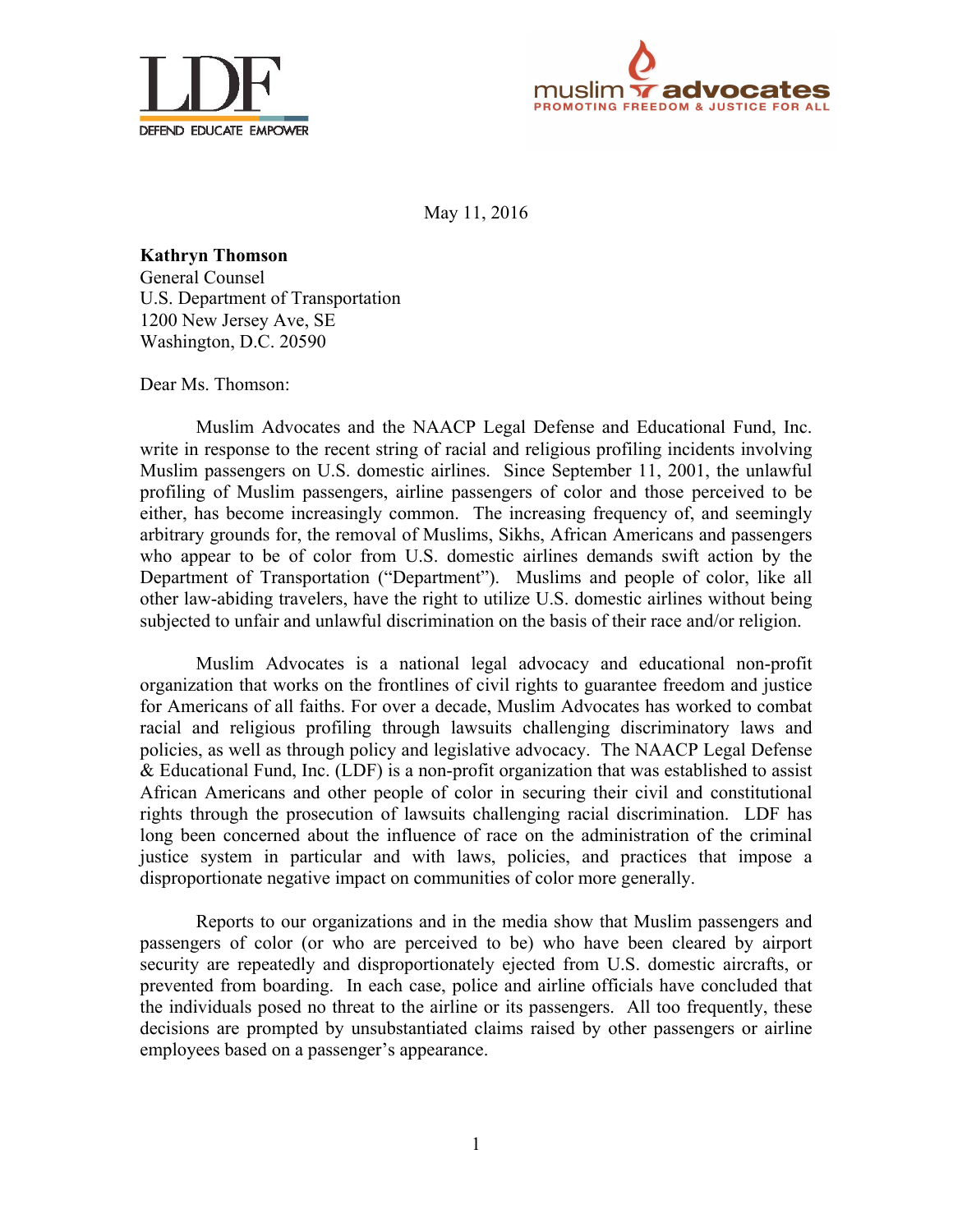Within the past six months alone, eleven racial and religious profiling incidents have been reported, including five since April 1, 2016. Below are some examples that have garnered public attention:

- November 17, 2015: Four passengers of "Middle Eastern descent" were removed from a Spirit Airlines flight after a passenger reported suspicious behavior, which included watching the news on a phone.<sup>1</sup>
- November 18, 2015: Two Muslim passengers were asked to step aside before boarding a Southwest Airlines flight after a fellow passenger claimed they appeared suspicious for speaking Arabic.<sup>2</sup>
- November 18, 2015: Six Muslim passengers were removed from a Southwest Airlines flight after asking passengers to switch seats so they could sit together. 3
- December 8, 2015: Three Muslim passengers and one Sikh passenger were removed from an American Airlines flight after the captain and crew reportedly "felt uneasy and uncomfortable with their presence on the flight[.]"<sup>4</sup>
- December 17, 2015: A Muslim passenger and her two children were removed from a United Airlines flight after a dispute with another passenger about switching seats.<sup>5</sup>
- March 9, 2016: Two Muslim women were removed from a JetBlue Airlines flight after a crewmember was concerned about the way they were "staring back at her." $6$
- April 1, 2016: A Muslim family with two children was removed from a United Airlines flight after a dispute about a child safety seat.<sup>7</sup>

<sup>&</sup>lt;sup>1</sup> Karen Jordan, 4 Passengers Removed from Chicago-Bound Flight in Baltimore, *Officials Say*, ABC7 Eyewitness News, Nov. 7, 2015, http://abc7chicago.com/news/4-<br>passengers-removed-from-chicago-bound-flight-officials-say/1088067/.

Karen Araiza, Philly Pizza Shop Owner Calls 911 After He Says He Was Profiled on *Flight Home*, NBC10.com, Nov. 15, 2015,

http://www.nbcphiladelphia.com/news/local/Philly-Pizza-Shop-Owner-Profiled-

<sup>&</sup>lt;sup>3</sup> Michelle Gallardo and Stacey Baca, *Flight from Midway to Houston Delayed*, *Passengers Removed*, ABC7 Eyewitness News, Nov. 18, 2015,

http://abc7chicago.com/news/flight-from-midway-to-houston-delayed-passengers-

removed/1090031/. 4 Laura Ly, *3 Muslims, Sikh Kicked Off Flight Because of Their Looks, Lawsuit Says*,

 $<sup>5</sup>$  Complaint of Farva Rizvi, Jan. 17, 2016, filed with Aviation Consumer Protection</sup> Division (copy on file with Muslim Advocates).

<sup>6</sup> Hugh Morris, *Muslim Women Removed from Plane After Staring at Flight Attendant*, THE TELEGRAPH, Mar. 9, 2016, http://www.telegraph.co.uk/travel/news/muslim-womenremoved-from-plane-for-staring-at-flight-attendant/. 7 Janet Weinstein, *Arab-American Family Says They Were Removed from Flight for* 

*Being Muslim*, ABCNews.go.com, Apr. 1, 2016, http://abcnews.go.com/ABCNews/arabamerican-family-seeks-correction-action-removal-airplane/story?id=38084762.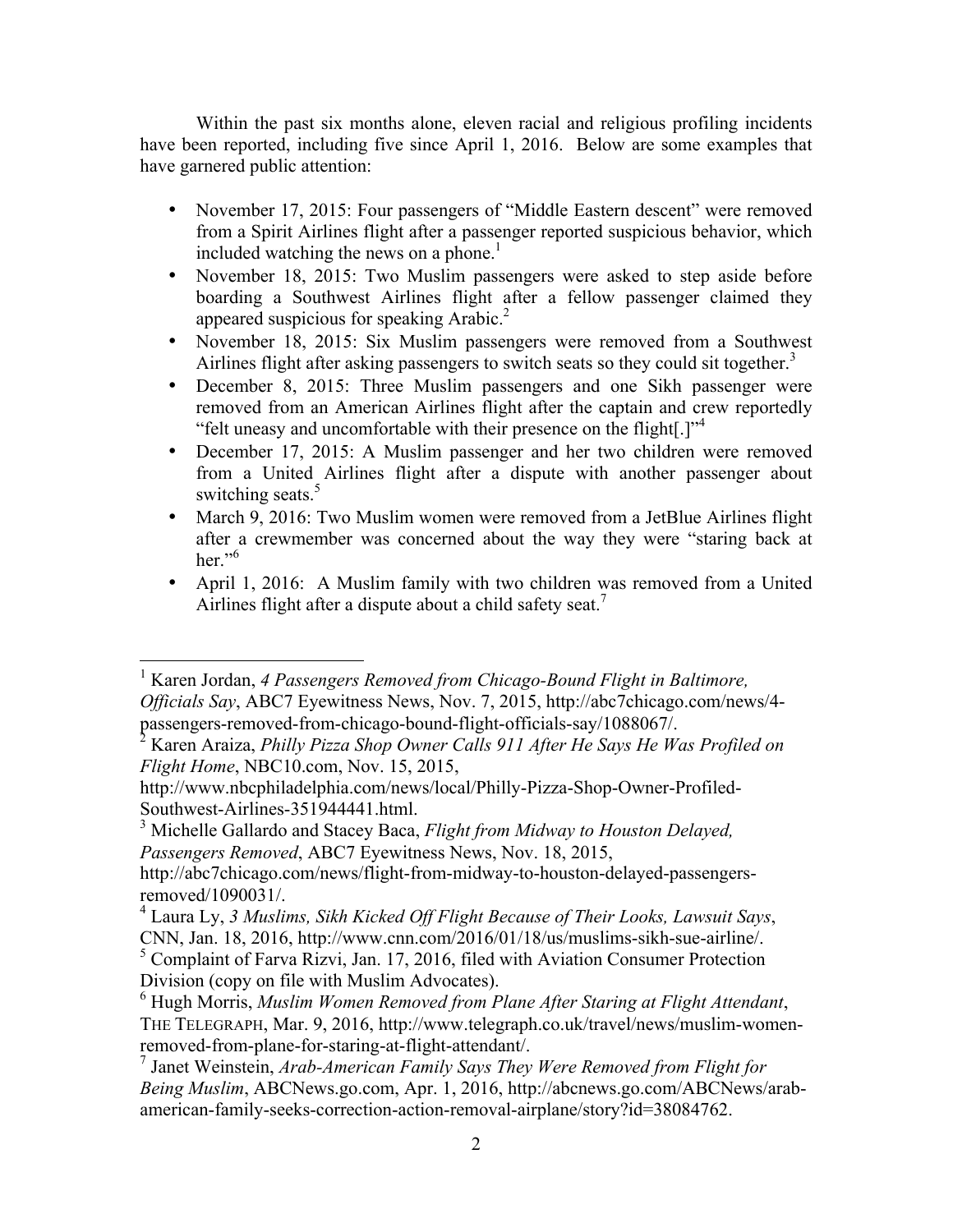- April 6, 2016: A Muslim college student was removed from a Southwest Airlines flight after a fellow passenger complained about his use of Arabic. The student was then searched publicly while a crowd in the terminal watched.<sup>8</sup>
- April 15, 2016: An African-American reverend was removed from a flight after he verbally responded to another passenger who stated "he had problems with 'those people'."9
- April 15, 2016: A Muslim passenger was removed from a Southwest Airlines flight after a flight attendant would not allow her to switch seats with another passenger.<sup>10</sup>
- May 5, 2016: An Italian passenger "with dark, curly hair, olive skin and an exotic foreign accent" was removed from an American Airlines flight after a passenger found the math equation he was working on suspicious.<sup>11</sup>

The Department of Transportation is authorized to prevent and seek redress for acts of discrimination.<sup>12</sup> Under  $\overline{49}$  U.S.C. § 40127a, an airline "may not subject a person in air transportation to discrimination on the basis of race, color, national origin, religion, sex, or ancestry." *See also* 49 U.S.C. § 41310(a) ("An air carrier or foreign air carrier may not subject a person, place, port, or type of traffic in foreign air transportation to unreasonable discrimination."). The pattern of incidents described above demonstrates that Muslims, people of color, and persons perceived to be either are frequently being discriminated against by U.S. airlines and an immediate response from the Department is required. To prevent future incidents of profiling, we ask that your office:

## • *Fully investigate and publicly report on investigation findings regarding all alleged instances of racial and religious profiling involving Muslim passengers,*

 <sup>8</sup> Liam Stack, *College Student Is Removed from Flight After Speaking Arabic on Plane*, N.Y. TIMES, Apr. 17, 2016, http://www.nytimes.com/2016/04/17/us/student-speakingarabic-removed-southwest-airlines-plane.html. 9 T. Keung Hui, *State NAACP Leader Removed from Flight*, CHARLOTTE NEWS &

OBSERVER, Apr. 16, 2015, http://www.newsobserver.com/news/politics-

government-state-politics<br><sup>10</sup> Rachel Revesz, *Muslim Woman Kicked Off Plane After Flight Attendant Said She 'Did Not Feel Comfortable' with the Passenger*, INDEPENDENT, Apr. 15, 2016,

http://www.independent.co.uk/news/world/americas/muslim-woman-kicked-off-plane-asflight-attendant-said-she-did-not-feel-comfortable-with-the-a6986661.html. <sup>11</sup> Catherine Rampell, *Ivy League Economist Ethnically Profiled, Interrogated for Doing* 

*Math on American Airlines Flight*, WASH. POST, May 7, 2016,

https://www.washingtonpost.com/news/rampage/wp/2016/05/07/ivy-league-economist-<br>interrogated-for-doing-math-on-american-airlines-flight/.

<sup>&</sup>lt;sup>12</sup> See Letter from Blane A. Workie, United States Department of Transportation, to Evelyn D. Sahr, Counsel for Kuwait Airways Company, Sept. 30, 2015,

https://lettersblogatory.com/wp-content/uploads/2015/10/Kuwait-Airways-Letter-Sept-30-2015.pdf (finding Kuwait Airways violated federal law by refusing to sell a ticket to an Israeli citizen).